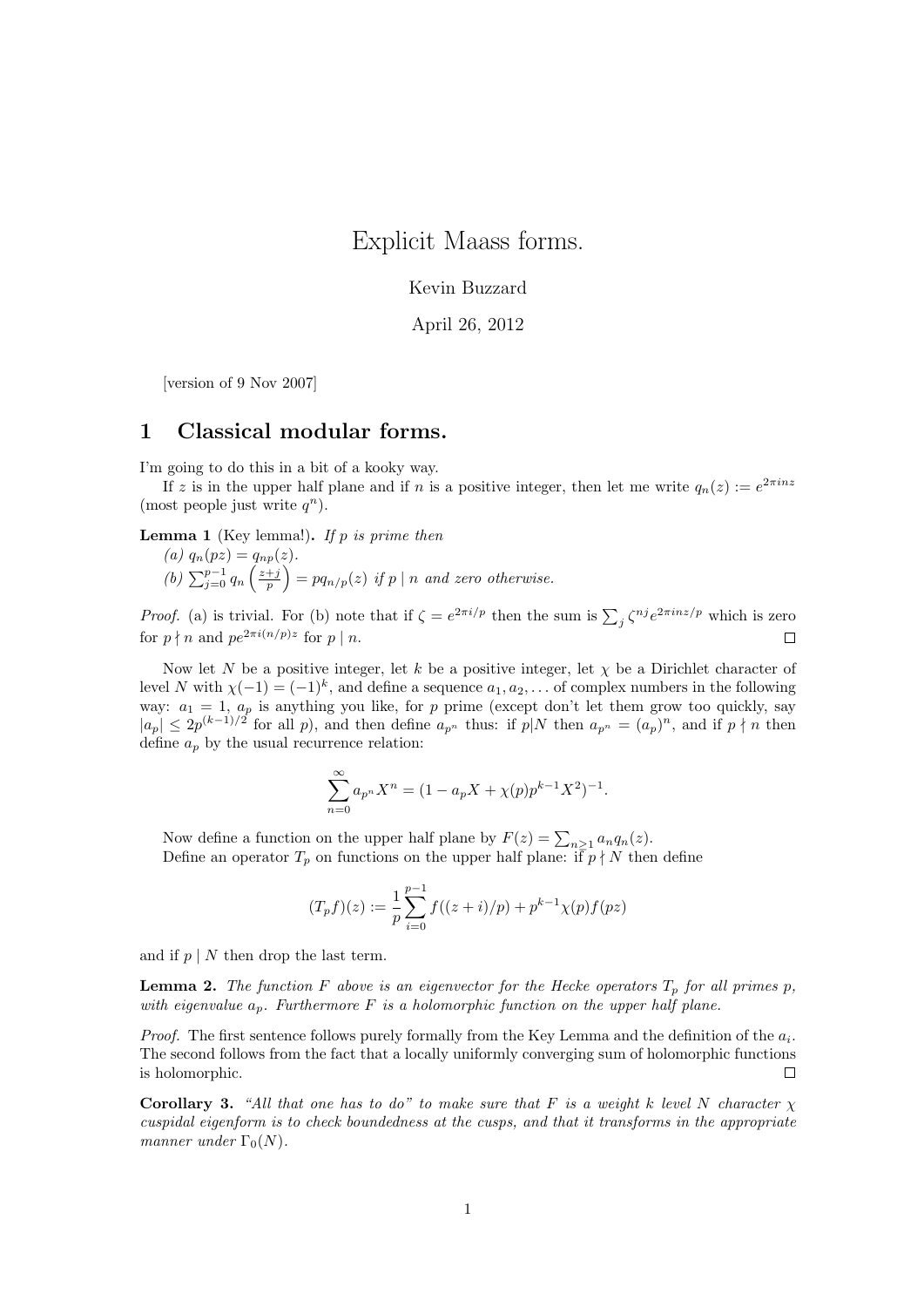Remark 4. This is sometimes not as hard as it seems! One can use converse theorems! We can define the L-function of F as  $\sum_{n\geq 1} a_n/n^s$  and if this L-function and its twists are bounded in some reasonable sense, and satisfy some reasonable functional equations, then F will be a cusp form, the proof being that the functional equations and boundedness actually prove that  $F$ transforms correctly. Somehow the boundedness really is key (otherwise Artin's conjecture would be a theorem): this appears to be an observation of Hecke.

# 2 Maass forms.

There are some details here which are no doubt trivial to analysts but I had never seen them, so I've included them. For smooth reading they are best omitted!

Let  $\Delta = -y^2(\partial^2/\partial x^2 + \partial^2/\partial y^2)$  denote the "non-Euclidean Laplacian" (a differential operator on the upper half plane, also known as the "Laplace-Beltrami operator").

**Lemma 5.** If F is a smooth function on the upper half plane, and if  $g = \begin{pmatrix} a & b \\ c & d \end{pmatrix} \in GL_2^+(\mathbf{R})$ , considered as an automorphism of the upper half plane  $z \mapsto (az + b)/(cz + d)$ , then  $\Delta(F \circ g)$  =  $(\Delta F) \circ g.$ 

*Proof.* It suffices to check on a set of generators, for example  $g = \begin{pmatrix} 1 & t \\ 0 & 1 \end{pmatrix}$ ,  $\begin{pmatrix} a & 0 \\ 0 & a \end{pmatrix}$ ,  $\begin{pmatrix} \lambda & 0 \\ 0 & 1 \end{pmatrix}$  and  $\begin{pmatrix} 0 & -1 \\ 1 & 0 \end{pmatrix}$ , and one just bashes it out in each case.

**Details** (Definitely worth omitting! It's a tedious exercise.). (a)  $g = \begin{pmatrix} 1 & t \\ 0 & 1 \end{pmatrix}$ . In this case we need to check that  $\Delta(x+iy \rightarrow F(x+iy+t))$  is  $-y^2(F_{xx}(x+iy+t)+F_{yy}(x+iy+t))$  which is clear. (b)  $g = \begin{pmatrix} a & 0 \\ 0 & a \end{pmatrix}$ . This is trivial.

(c)  $g = \begin{pmatrix} \lambda & 0 \\ 0 & 1 \end{pmatrix}$ . In this case we have to check that  $\Delta(x + iy \rightarrow F(\lambda x + \lambda iy))$  is  $-\lambda^2 y^2 (F_{xx}(\lambda x + \lambda iy))$  $i\lambda y$ ) +  $F_{yy}(\lambda x + i\lambda y)$ . The left hand side is  $-y^2(\partial^2/\partial x^2 + \partial^2/\partial y^2)F_{(\lambda x + i\lambda y)}$  and the two partial derivatives both float out a factor of  $\lambda^2$  and we get the right answer.

(d)  $g = \begin{pmatrix} 0 & -1 \\ 1 & 0 \end{pmatrix}$ . The only one left! In this case we have to check that  $\Delta(x + iy \rightarrow F(-x/(x^2 + y)))$  $y^2$ ) + iy/(x<sup>2</sup> + y<sup>2</sup>)) is  $-y^2/(x^2 + y^2)^2 (F_{xx}(-x/(x^2 + y^2) + iy/(x^2 + y^2)) + F_{yy}(-x/(x^2 + y^2) + y^2))$  $\langle i y/(x^2+y^2) \rangle$ ). So now I really have to understand the chain rule! Either that or I have to somehou be able to use the fact that  $z \mapsto -1/z$  is holomorphic which would somehow help, I'm sure!

Consider the map  $x+iy \mapsto F(-x/(x^2+y^2)+iy/(x^2+y^2))$ . Let's compute the partial derivative of this map with respect to x. It's

$$
x + iy \mapsto (-(x^2 + y^2) + 2x^2)/(x^2 + y^2)^2 F_x(-x/(x^2 + y^2) + iy/(x^2 + y^2))
$$
  
\n
$$
- 2xy/(x^2 + y^2)^2 F_y(-x/(x^2 + y^2) + iy/(x^2 + y^2))
$$
  
\n
$$
= \frac{x^2 - y^2}{(x^2 + y^2)^2} F_x(-x/(x^2 + y^2) + iy/(x^2 + y^2))
$$
  
\n
$$
- 2xy/(x^2 + y^2)^2 F_y(-x/(x^2 + y^2) + iy/(x^2 + y^2)).
$$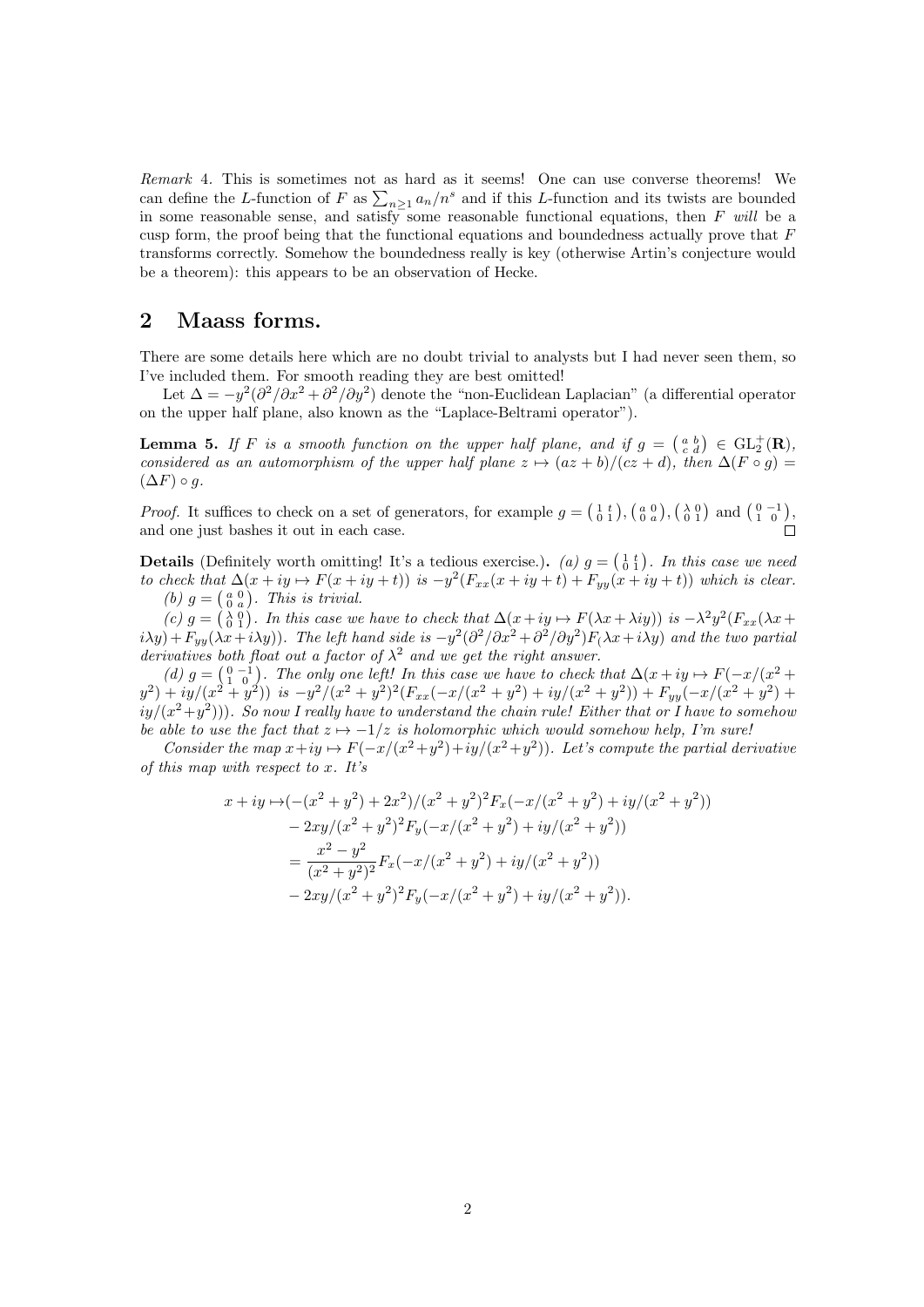Now let's compute the partial derivative of this with respect to x! It's

$$
\left(\frac{x^2-y^2}{(x^2+y^2)^2}\right)^2 F_{xx}(-x/(x^2+y^2)+iy/(x^2+y^2))
$$
  
\n
$$
-2\frac{(x^2-y^2)(2xy)}{(x^2+y^2)^4}F_{xy}(-x/(x^2+y^2)+iy/(x^2+y^2))
$$
  
\n
$$
+\frac{2x(x^2+y^2)-4x(x^2-y^2)}{(x^2+y^2)^3}F_x(-x/(x^2+y^2)+iy/(x^2+y^2))
$$
  
\n
$$
+(2xy/(x^2+y^2)^2)^2F_{yy}(-x/(x^2+y^2)+iy/(x^2+y^2))
$$
  
\n
$$
+(-2y(x^2+y^2)+4xy(2x))/(x^2+y^2)^3F_y(-x/(x^2+y^2)+iy/(x^2+y^2))
$$
  
\n
$$
=\frac{(x^2-y^2)^2}{(x^2+y^2)^4}F_{xx}(-x/(x^2+y^2)+iy/(x^2+y^2))
$$
  
\n
$$
-\frac{4xy(x^2-y^2)}{(x^2+y^2)^4}F_{xy}(-x/(x^2+y^2)+iy/(x^2+y^2))
$$
  
\n
$$
+\frac{4x^2y^2}{(x^2+y^2)^4}F_{yy}(-x/(x^2+y^2)+iy/(x^2+y^2))
$$
  
\n
$$
+\frac{-2x^3+6xy^2}{(x^2+y^2)^3}F_x(-x/(x^2+y^2)+iy/(x^2+y^2))
$$
  
\n
$$
+\frac{6yx^2-2y^3}{(x^2+y^2)^3}F_y(-x/(x^2+y^2)+iy/(x^2+y^2))
$$

We now have to play the same game with y: the first derivative is

$$
x + iy \mapsto \frac{2xy}{(x^2 + y^2)^2} F_x(-x/(x^2 + y^2) + iy/(x^2 + y^2))
$$
  
+ 
$$
\frac{x^2 - y^2}{(x^2 + y^2)^2} F_y(-x/(x^2 + y^2) + iy/(x^2 + y^2))
$$

and the second is

$$
\frac{4x^2y^2}{(x^2+y^2)^4}F_{xx}(-x/(x^2+y^2)+iy/(x^2+y^2))
$$
  
+
$$
\frac{4xy(x^2-y^2)}{(x^2+y^2)^4}F_{xy}(-x/(x^2+y^2)+iy/(x^2+y^2))
$$
  
+
$$
\frac{(x^2-y^2)^2}{(x^2+y^2)^4}F_{yy}(-x/(x^2+y^2)+iy/(x^2+y^2))
$$
  
+
$$
\frac{2x^3-6xy^2}{(x^2+y^2)^3}F_x(-x/(x^2+y^2)+iy/(x^2+y^2))
$$
  
+
$$
\frac{-6yx^2+2y^3}{(x^2+y^2)^3}F_y(-x/(x^2+y^2)+iy/(x^2+y^2))
$$

and the sum is, slightly too miraculously,

$$
\frac{1}{(x^2+y^2)^2}(F_{xx}+F_{yy})(-x/(x^2+y^2)+iy/(x^2+y^2))
$$

which is what we wanted to prove.

Now let  $\nu$  be a complex number (my understanding is that for cuspidal Maass forms the positivity of a certain operator will imply that  $1/4 - \nu^2$  is a positive real, but we never need to assume this in the "local" theory at infinity).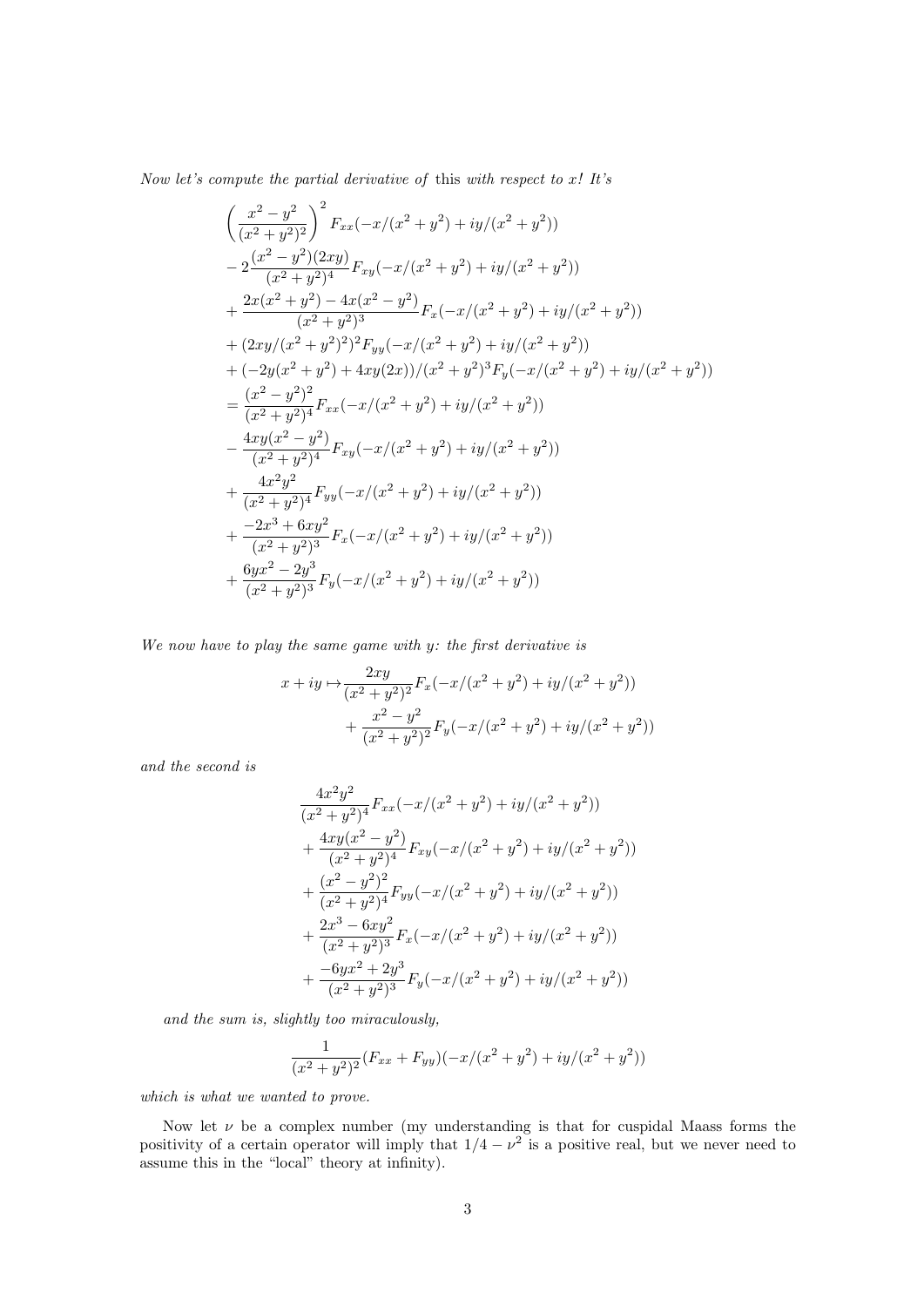Define the K-Bessel function  $K_{\nu}(y)$ , a function from the positive reals to the complexes, by

$$
K_{\nu}(y) = \frac{1}{2} \int_0^{\infty} e^{-y(t + t^{-1})/2} t^{\nu} dt/t.
$$

This integral is absolutely convergent no problems. Furthermore pari can compute it efficiently and quickly (it's the function besselk( $nu, y$ )) but the implementation appears to be broken in the current version (2.4.1) when  $\nu = 0$ , which is a case of definite interest—the workaround is to use  $\nu = (1e - 30) * I$  instead!). This is a certain kind of Bessel function; Bessel functions usually oscillate, there are usually two around, and they're the solutions to a second order differential equation, kind of analogous to sin and cos, but we're not using those ones, we're using a certain linear combination of them that decreases exponentially as y grows, a kind of analogue of  $e^{-t}$ ; the other "natural" basis function for the solution of the differential equation has exponential growth as y tends to infinity (but note that  $K_{\nu}(y)$  blows up exponentially as y tends to zero). Anyway, here's the standard fact about Bessel functions:

**Lemma 6.**  $K_{\nu}$  is a solution to the differential equation

$$
y^2 d^2 F/dy^2 + y dF/dy - (y^2 + \nu^2)F = 0.
$$

Proof. Differentiate under the integral (and multiply by 8); one now has to check that for any positive real number  $y$  we have

$$
\int_{t=0}^{\infty} (t^2 y^2 - 2y^2 + y^2/t^2 - 2yt - 2y/t - 4\nu^2)e^{-y(t+t^{-1})/2}t^{\nu}dt/t = 0
$$

and we're going to do this by spotting that the integrand is the derivative (with respect to  $t$ ) of  $2(-yt-2\nu+y/t)e^{-y(t+1/t)/2}t^{\nu-1}$  and that (for positive real y) as t tends either to 0 or infinity this function is exponentially decreasing to zero.  $\Box$ 

**Corollary 7.** The functions on the upper half plane defined by  $x + iy \mapsto y^{1/2} K_{\nu}(2\pi y) e^{2\pi ix}$  and  $x + iy \mapsto y^{1/2} K_{\nu}(2\pi y) e^{-2\pi ix}$  are both eigenvectors for  $\Delta$ , with eigenvalue  $(1/4 - \nu^2)$ .

*Proof.* Just bash it out; each function is a product of a function of x only and a function of y only, so it's easy.  $\Box$ 

Details. Let's do the first function. Explicitly, applying  $\Delta$  gives us the function

$$
x + iy \mapsto -y^2(-4\pi^2 y^{1/2} K_\nu(2\pi y) - 4^{-1} y^{-3/2} K_\nu(2\pi y) + y^{-1/2} 2\pi K_\nu'(2\pi y) + y^{1/2} 4\pi^2 K_\nu''(2\pi y))e^{2\pi ix}
$$

which simplifies to

$$
y^{1/2} (4y^2 \pi^2 K_\nu(2\pi y) + 4^{-1} K_\nu(2\pi y) - 2\pi y K_\nu'(2\pi y) - 4\pi^2 y^2 K_\nu''(2\pi y)) e^{2\pi i x}
$$

so it suffices to check that

$$
(1/4 - \nu^2)K_{\nu}(2\pi y) = 4y^2\pi^2 K_{\nu}(2\pi y) + (1/4)K_{\nu}(2\pi y) - 2\pi y K_{\nu}'(2\pi y) - 4\pi^2 y^2 K_{\nu}''(2\pi y),
$$

that is, that

$$
(\nu^2 + 4y^2 \pi^2) K_{\nu}(2\pi y) - 2\pi y K_{\nu}'(2\pi y) - 4\pi^2 y^2 K_{\nu}''(2\pi y) = 0,
$$

and it does.

For the second function, the details are essentially the same.

Now choose a sign  $\epsilon \in \{+1, -1\}$  (this is going to be the "sign" of the Maass form: this has nothing to do with Atkin-Lehner operators, this is all to do with the infinity type or (from the Galois point of view) whether complex conjucation is  $\begin{pmatrix} 1 & 0 \\ 0 & 1 \end{pmatrix}$  or  $\begin{pmatrix} -1 & 0 \\ 0 & -1 \end{pmatrix}$ . Define a function  $W^{\uparrow}$  on the upper half plane by

$$
W^{\uparrow}(x+iy) = y^{1/2} K_{\nu}(2\pi y) \exp(2\pi ix)
$$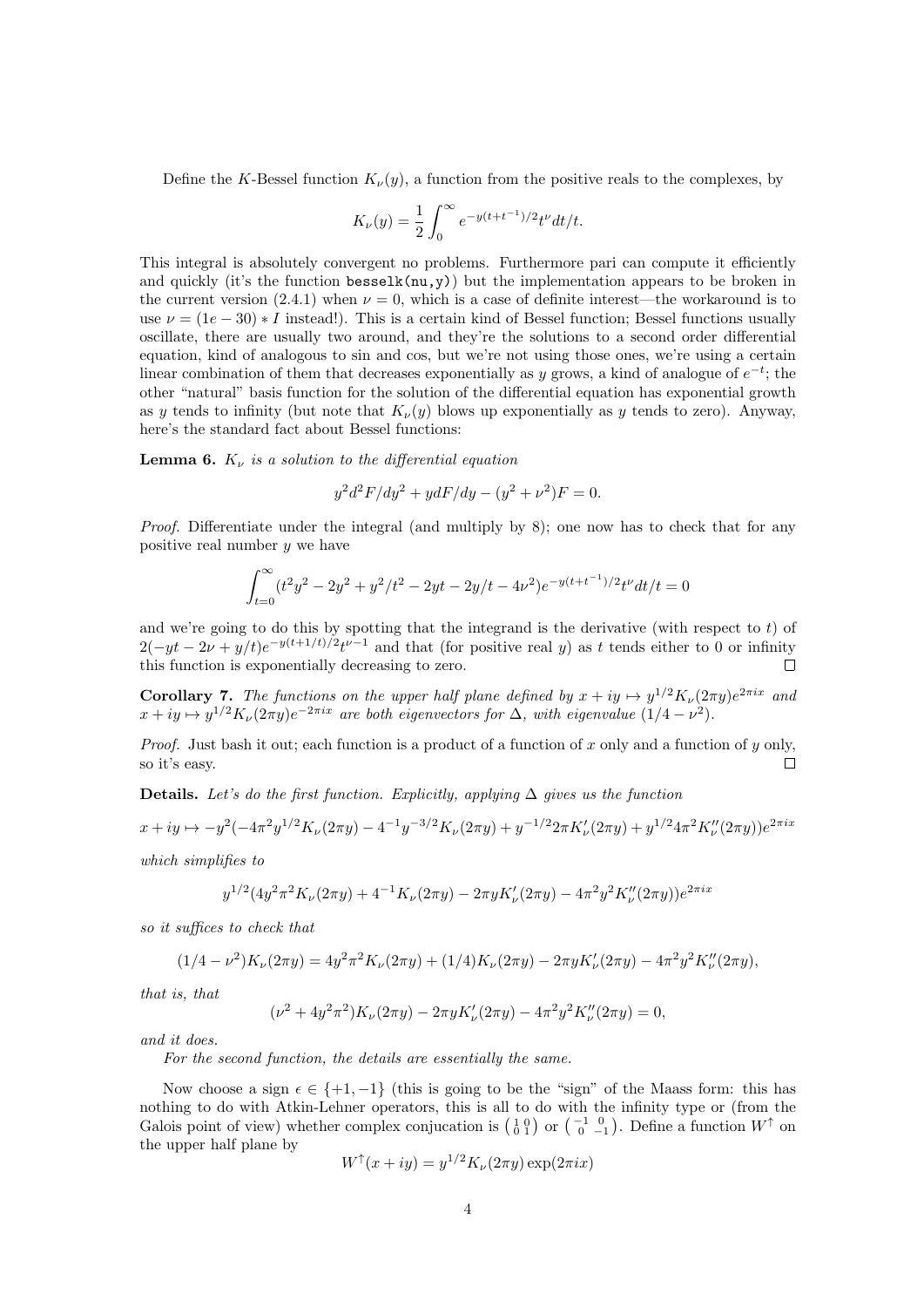and define a function  $W^{\downarrow}$  on the lower half plane by

$$
W^{\downarrow}(x+iy) = (-y)^{1/2} K_{\nu}(2\pi(-y)) \exp(2\pi ix)
$$

(so  $W^{\downarrow}(z) = W^{\uparrow}(\overline{z})$ ).

Now for  $n$  a positive real number, define functions on the upper half plane thus:

$$
Q_n^+(z) = (W^\uparrow(nz) + W^\downarrow(-nz))
$$

and

$$
Q_n^-(z) = (W^\uparrow(nz) - W^\downarrow(-nz)).
$$

**Lemma 8.**  $Q_n^+$  and  $Q_n^-$  are eigenvectors for  $\Delta$  with eigenvalue  $(1/4 - \nu^2)$ .

*Proof.* The previous corollory showed that  $W^{\uparrow}$  was, and from Lemma 5 (the invariance under  $GL_2^+(\mathbf{R})$  we deduce that  $z \mapsto W(nz)$  will be for any positive real n. Similarly the previous corollary showed that  $W^{\downarrow}(-z)$  (a function on the upperr half plane) was, and now again by invariance of the differential operator we're done.  $\Box$ 

Now let us restrict to n a positive integer (because we want our Maass forms to satisfy  $F(z) =$  $F(z + 1)$ .

**Lemma 9.** (Key Lemma for Maass forms) If  $p$  is prime then

- (a)  $Q_n^+(pz) = Q_{np}^+(z)$  and similarly for  $Q^-$ , and
- (b)  $\sum_{j=0}^{p-1} Q_n^+ \left( \frac{z+j}{p} \right) = p Q_{n/p}^+ (z)$  if p | n and zero otherwise, and similarly for  $Q^-$ .

*Proof.* It suffices to prove these assertions with  $Q_n^+(z)$  replaced by  $W(nz)$  and  $W(-nz)$ . Now (a) is trivial, and for (b) note that if  $\zeta = e^{2\pi i/p}$  then the sum is  $\sum_j \zeta^{nj} W(nz/p)$  which is zero for  $p \nmid n$  and  $pW(nz/p)$  for  $p \mid n$ .  $\Box$ 

You can see what's coming now, right?

Now let N be a positive integer, let  $\chi$  be an even Dirichlet character of level N, let  $\epsilon$  be a sign, think of k as zero, and define a sequence  $b_1, b_2, \ldots$  of complex numbers in the following way:  $b_1 = 1, b_p$  is anything you like with  $|b_p| \leq 2p^{-1/2}$ , and define  $b_{p^n} = (b_p)^n$  if  $p \mid N$  and via the recurrence

$$
\sum_{n=0}^{\infty} b_{p^n} X^n = (1 - b_p X + \chi(p) p^{-1} X^2)^{-1}
$$

if  $p \nmid N$ . Now define a function on the upper half plane by  $F(z) = \sum_{n \geq 1} b_n Q_n^{\epsilon}(z)$ . The operator  $T_p$  is defined as in the previous section, and we see

**Lemma 10.** The function F above is an eigenvector for the Hecke operators  $T_p$  for all primes p, with eigenvalue  $b_p$ , and furthermore F is an eigenvector for  $\Delta$  with eigenvalue  $(1/4 - \nu^2)$ .

Proof. The combinatorics is the same as before and convergence is easy and a sum of eigenvectors (with the same eigenvalue) is an eigenvector.  $\Box$ 

**Corollary 11.** "All that one has to do" to make sure that  $F$  is a Maass form is to check boundedness at the cusps, and that F transforms in the appropriate manner under  $\Gamma_0(N)$ .

Remark 12. And of course one can use converse theorems, who don't care whether you're dealing with holomorphic or non-holomorphic forms, to do this. Note that the L-function of F above is in fact  $\sum_{n\geq 1} b_n \sqrt{n}/n^s$ ; this square root had to appear somewhere, because the analogy of Maass forms with modular forms isn't perfect: a Maass form looks a bit like a non-holomorphic form of "weight 0" (for the purposes of the action of  $\Gamma_1(N)$ ) but also a bit like a non-holomorphic form of "weight 1" (for the purposes of Galois representations). For the purposes of notation I'm going to √ set  $a_n = b_n \sqrt{n}$ . In the algebraic Maass form case it's the  $a_n$  which will be the traces of Frobenius, even though the  $b_n$  are the Hecke eigenvalues; this is a funny twist which one doesn't see in the holomorphic case, and it's due to the fact that Maass forms can't quite make up their mind as to whether they are "weight 0" or "weight 1".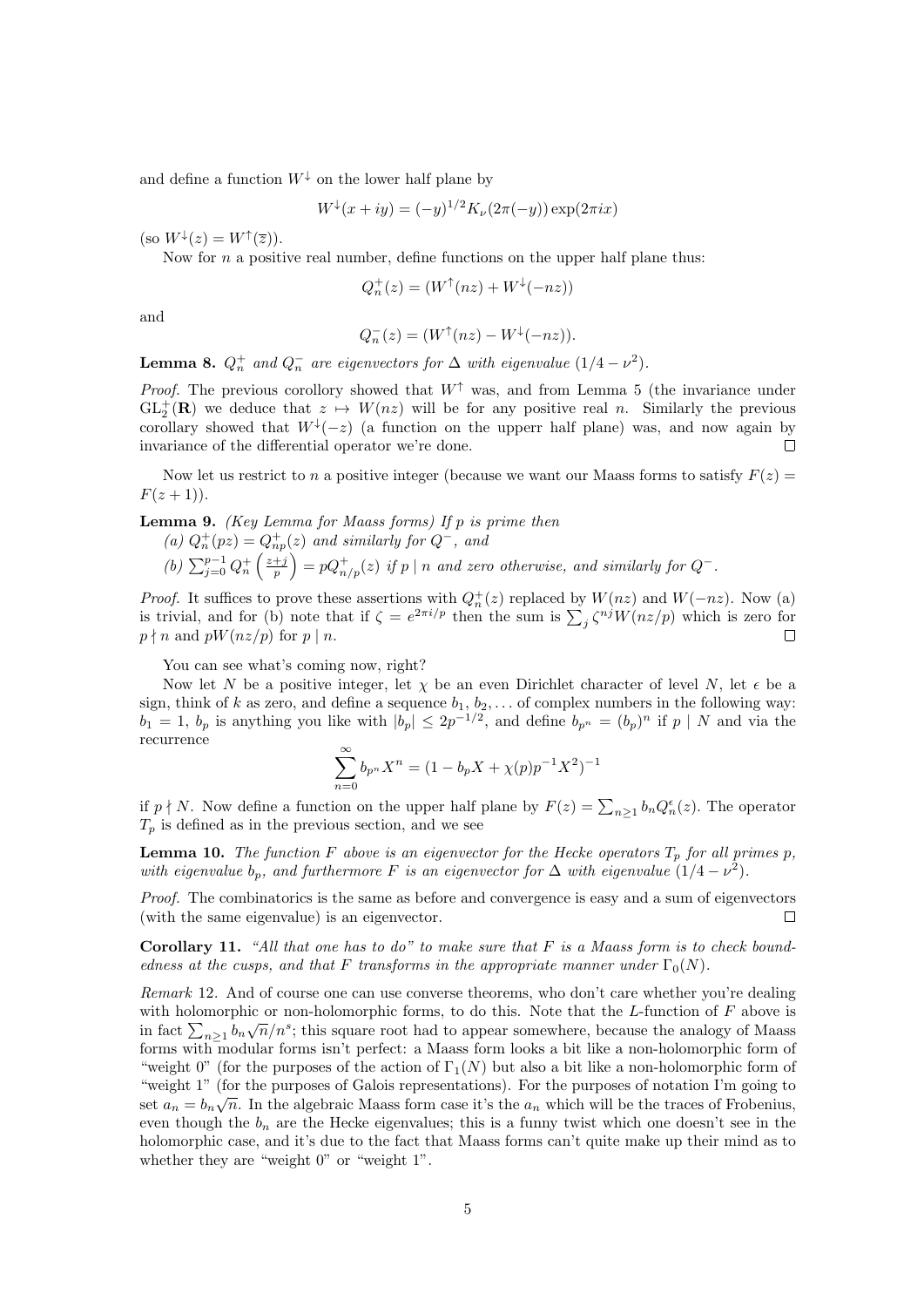### 3 Explicit examples.

#### 3.1 An algebraic example.

I can write down an example of a Maass form which gives rise to a Galois representation! This was a bit of a pain for reasons I'll explain below, but because computing 200,000 Q-expansion coefficients isn't much trouble in 2007 I could still do it.

Before I start, let me explain something about why I chose this particular representation. If I really want pari to compute a sum of Bessel functions and then attempt to check that it's invariant under some subgroup  $\Gamma_1(N)$  then it's nice to have N as small as possible, because for z near the real line, to compute the sum accurately one need to sum hundreds of thousands of Bessel functions, and the bigger N is, the closer to the real line one of  $z, \gamma z$  is going to be for  $\gamma \in \Gamma_0(N)$  with  $c \neq 0$ . Fortunately my "dihedral forms" script that I wrote when computing weight 1 holomorphic cusp forms apparently computed all 2-dimenensional complex Galois representations that were induced from characters on quadratic fields, both even or odd, so I could use that script and search to find even representations. The actual magma script is commented out in the TeX file.

Using this strategy I found continuous even 2-dimensional complex representations of conductors 136, 145, 148, 205 and 221. Now 136 is a multiple of 8 so I went for 145 (which is both odd and squarefree); let me explain this example carefully.

The class group of  $K := \mathbf{Q}(\sqrt{145})$  is cyclic of order 4 and totally real. Let H denote the associated Hilbert class field. According to pari, H is the splitting field of  $f := x^4 - x^3 - 3x^2 + x + 1$ , a polynomial whose discriminant is  $5^2.29$ . The primes 5 and 29 are the only ramified primes in K. Now Gal $(H/Q) = D_8$ , the dihedral group with 8 elements, and this group has an irreducible 2-dimensional complex representation. The only elements with non-zero traces are the identity (trace 2) and the non-trivial central element (trace  $-2$ ). The non-trivial central element generates a subgroup of order 2 which fixes a field of degree 4 over **Q** and this field is  $\mathbf{Q}(\sqrt{5}, \sqrt{29})$ . The determinant of the representation is non-trivial (think of  $D_8$  acting on a square; there are flips) and the determinant cuts out a quadratic extension of  $\mathbf Q$  which is just K. Hence the character of our Maass form is going to be  $(\cdot/145) = (\cdot/5)(\cdot/29)$  and for p a prime with  $p \notin \{5, 29\}$  we have  $a_p = 0$  unless p splits completely in  $\mathbf{Q}(\sqrt{5}, \sqrt{29})$ .

Non-zero  $a_p$  are rather sporadic and take a while to start (for the usual reasons). Magma tells me that  $a_5 = a_{29} = -1$  (this is a brute force calculation of Frobenius acting on inertial invariants, which it can do because magma can see the ray class character which is giving rise to the form) and all the other  $a_p$  are zero for  $p < 59$ . We have  $a_{59} = a_{71} = -2$ ,  $a_{109} = 2$  and  $a_{139} = 2$  and those are the only non-zero  $a_p$  up to 139. The representation is induced from all three of  $\mathbf{Q}(\sqrt{29})$ ,  $\mathbf{Q}(\sqrt{5})$ and  $\mathbf{Q}(\sqrt{145})!$ 

The automorphic representation has non-trivial character at 5 and 29 and hence is ramified principal series at these primes. Magma tells me that  $e = f = g = 2$  at 5 and 29, so in each case inertia is order 2 and must be acting in each case as something with order 2 (because it corresponds to a tamely ramified principal series with one unramified character and one quadratic tamely ramified character).

Magma has done the dirty work of computing  $a_5$  and  $a_{29}$ ; we need to know  $a_p$  for much much larger p if we want convergence, but this is easy. For a good prime, its trace will be zero unless it splits completely in  $\mathbf{Q}(\sqrt{5}, \sqrt{29})$ . If p splits completely in this extension (i.e.,if both 5 and 29 are squares mod p) then  $a_p$  will be +2 or -2, and it'll be +2 iff p splits completely in H, which one can test by factoring  $f$  mod  $p$ . The pari code is commented out in the TeX file. Note that the  $a_p$ s above are traces, so they're not the  $b_p$  in the Q-expansion, there's a factor of  $\sqrt{p}$  missing, as I explained earlier.

Using these observations, I could easily write a pari script that firstly computed  $a_n$  for all  $n < 200000$  (in a few seconds) and then actually summed the infinite sum that gives me a Maass form. The script is commented out in the TeX file, as is a sample run, which indicates that the infinite sum does appear to be stable under  $\Gamma_1(145)$ .

I have pari files containing other algebraic examples, for example one involving the class group of  $K := \mathbf{Q}(\sqrt{79})$  (which is cyclic of order 3 over K and gives a totally real  $S_3$ -extension).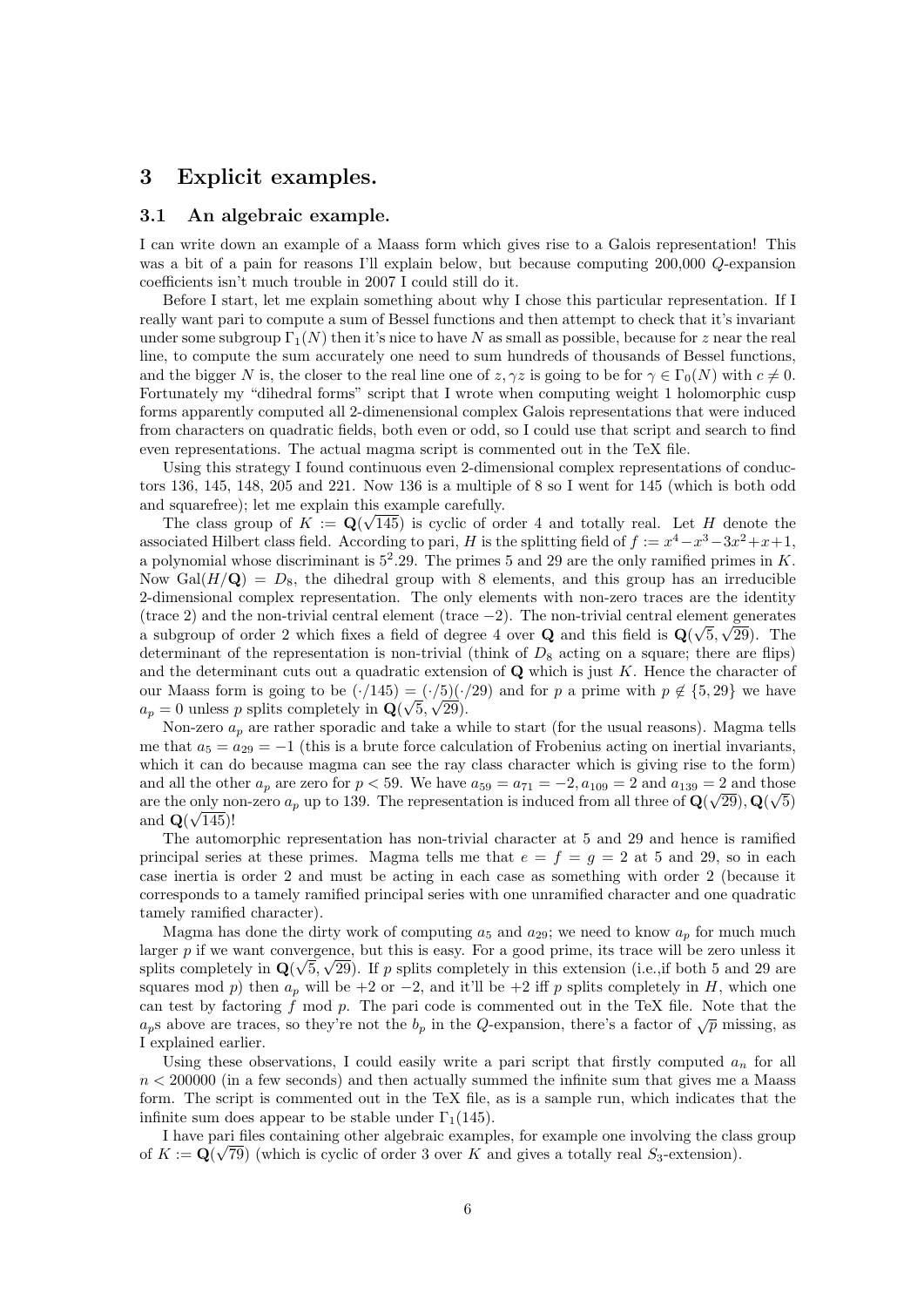#### 3.2 A non-algebraic example.

It's much easier to come up with non-algebraic examples, from a computational point of view, because one can work with much much lower level: the Grossencharacter on the quadratic field doesn't have to have trivial infinity type so one can use quadratic fields of very small discriminant and Grossencharacters of conductor 1. Let's do the one in Gelbart's book, the one with infinity and Grossen characters of conductor 1. Let's do the one in Gelbart's book, the one with<br>type  $\pi_s^+$  with  $s = 2\pi i / \log(\sqrt{2}-1)$  and  $\Delta$ -eigenvalue  $(1 - s^2)/4$ , so  $\nu = \pi i / \log(\sqrt{2}-1)$ .

Here's the mathematics. Set  $L = Q$ eigenvalue  $(1 - s^2)/4$ , so  $\nu = \pi i / \log(\sqrt{2} - 1)$ .<br> $\sqrt{2}$ ). We want a Grossencharacter on L and  $\mathbf{A}_{L}^{\times}$  is  $L^{\times} \cdot \hat{\mathcal{O}}_L^{\times} \cdot (\mathbf{R}_{>0})^2$  because L has class number 1 and a fundamental unit of norm -1. Hence a Grossencharacter of conductor 1 can be thought of as a function on  $(\mathbf{R}_{>0})^2/\Gamma$  with  $\Gamma$  the totally positive units embedded diagonally. We want the Grossencharacter to be unitary, so it will be of the positive units embedded diagonally. We want the Grossencharacter to be unitary, so it will be of the form  $(x_1, x_2) \mapsto x_1^{i_1} x_2^{i_2}$  with  $x_1$  corresponding to the "obvious" embedding  $\sqrt{2} > 0$ , say. We want form  $(x_1, x_2) \mapsto x_1 \cdot x_2$  with  $x_1$  corresponding to the "obvious" embedding  $\sqrt{2} > 0$ , say. We want the character to be trivial on  $3+2\sqrt{2}$  so  $(3+2\sqrt{2})^{it_1-it_2} = 1$  and hence  $i(t_1-t_2) \log(3+2\sqrt{2}) = 2\pi i n$ the character to be trivial on  $3+2\sqrt{2}$  so  $(3+2\sqrt{2})^{n_1-n_2} = 1$  and nence  $i(i_1-i_2)$  log $(3+2\sqrt{2}) = 2\pi i n$ <br>for some integer n and hence  $t_1 - t_2 = \pi n / \log(1 + \sqrt{2})$  for some integer n and Gelbart chooses for some integer *n* and hence  $t_1 - t_2 = \pi n / \log(1 + \sqrt{2})$  for some integer *n* and Gelbart chooses  $n = 2$  for some reason and furthermore sets  $t_1 + t_2 = 0$ , so  $t_1 = \pi / \log(1 + \sqrt{2}) = 3.5644279...$ and  $t_2 = -t_1$ .

This defines a grossencharacter  $\chi$ . To compute  $\chi$  of a uniformiser at some prime p of L, choose a totally positive generator  $\lambda$  of  $\mathfrak p$  and then embed this generator into  $(\mathbf{R}_{>0})^2$  in the obvious way and evaluate. I don't have to worry about arithmetic vs geometric Frobenii because when I induce the answer will be independent of my choice. Furthermore the nice thing about choosing  $n = 2$ above rather than 1 is that you don't need a totally positive generator; any generator will do, and you embed it into  $(\mathbf{R}_{>0})^2$  by just taking the absolute values of both embeddings.

The idea of course is to consider the representation of the Weil group of E induced by this Grossencharacter, and then induce up to the Weil group of **Q** and get a representation to  $GL_2(\mathbb{C})$ . Again I'll work with  $a_p$ , the traces of Frobenius, rather than  $b_p$ , the Q-expansion coefficients (and hence the Hecke eigenvalues). Here's what's going on explicitly. For p odd the automorphic representation will be unramified principal series; if p is inert in  $\mathbf{Q}(\sqrt{2})$  then  $a_p = 0$  and if  $p = \mathfrak{p}\bar{\mathfrak{p}}$  is split then  $a_p = \chi(\mathfrak{p}) + \chi(\overline{\mathfrak{p}})$ . Computing at 2 is a special case: the Grossencharacter is unramified there, and in fact it's trivial there because  $\chi(\sqrt{2}) = |\sqrt{2}|^{it_1} |\sqrt{2}|^{it_2} = 1$ . So locally the Weil representation looks like the induction from  $\mathbf{Q}_2($ √ 2) to  $\mathbf{Q}_2$  of the trivial representation, and this is just trivial plus the character of order 2 corresponding to the quadratic extension; hence the Weil representation is reducible, and the smooth admissible representation is principal series with one ramified (of conductor 8) and one unramified character. Hence the caracter of the Maass form will be  $\chi(n) := (2/n)$  and the level will be 8 (Gelbart says it's 2 in his book but I think he's wrong). Furthermore we have  $a_2 = 1$  (the trace of Frobenius on the inertial invariants). The  $a_p$ will be zero if p is 3 or 5 mod 8, and for  $p = 1$  or 7 mod 8 write  $p = (a + b)$ ∂uنا  $(2)(c+d)$ √ d) and then compute  $z = |a + b|$  $\frac{O}{\sqrt{2}}$  $\overline{2}|^{it_1}|a-b$ √  $\overline{2}|^{it_2}$  (a complex number of norm 1) and set  $a_p = z + \overline{z}$ . This really works: again I have a pari script that computes only thousands of Q-expansion coefficients and gives a function that looks computationally invariant under  $\Gamma_1(8)$ .

gives a function that looks computationally invariant under  $1_1(8)$ .<br>As an example, we have  $a_7 = z + \overline{z}$  with  $z = (3 + \sqrt{2})^{it_1}(3 - \sqrt{2})^{-it_1}$  with, recall,  $t_1 =$ As an example, we have  $a_7 = z + z$  with  $z = (3 + \sqrt{2})^{\alpha_1} (3 - \sqrt{2})^{\alpha_2}$  with  $\pi / \log(1 + \sqrt{2})$ , so  $a_7 = -1.747936377...$  Explicitly, we have  $a_7 = 2 \cos(\pi r)$  with

$$
r = \frac{\log(3 + \sqrt{2}) - \log(3 - \sqrt{2})}{\log(1 + \sqrt{2})}
$$

and one imagines that this is wholly transcendental! On the other hand we have  $a_2 = 1$ , so it's hard to imagine that any twist of this form will be algebraic in any way.

### 4 Some general theory of Maass forms.

I wrote this up at some point; it doesn't really go with the rest of this note but I'll put it here anyway.

If  $\Gamma = \Gamma_1(N)$  then a *Maass form* is a  $C^{\infty}$  function f on the upper half plane such that  $f(\gamma z) = f(z)$  for all  $\gamma \in \Gamma$ , and such that firstly  $\Delta f = \lambda f$  for some  $\lambda \in \mathbb{C}$ , with  $\Delta$  the differential